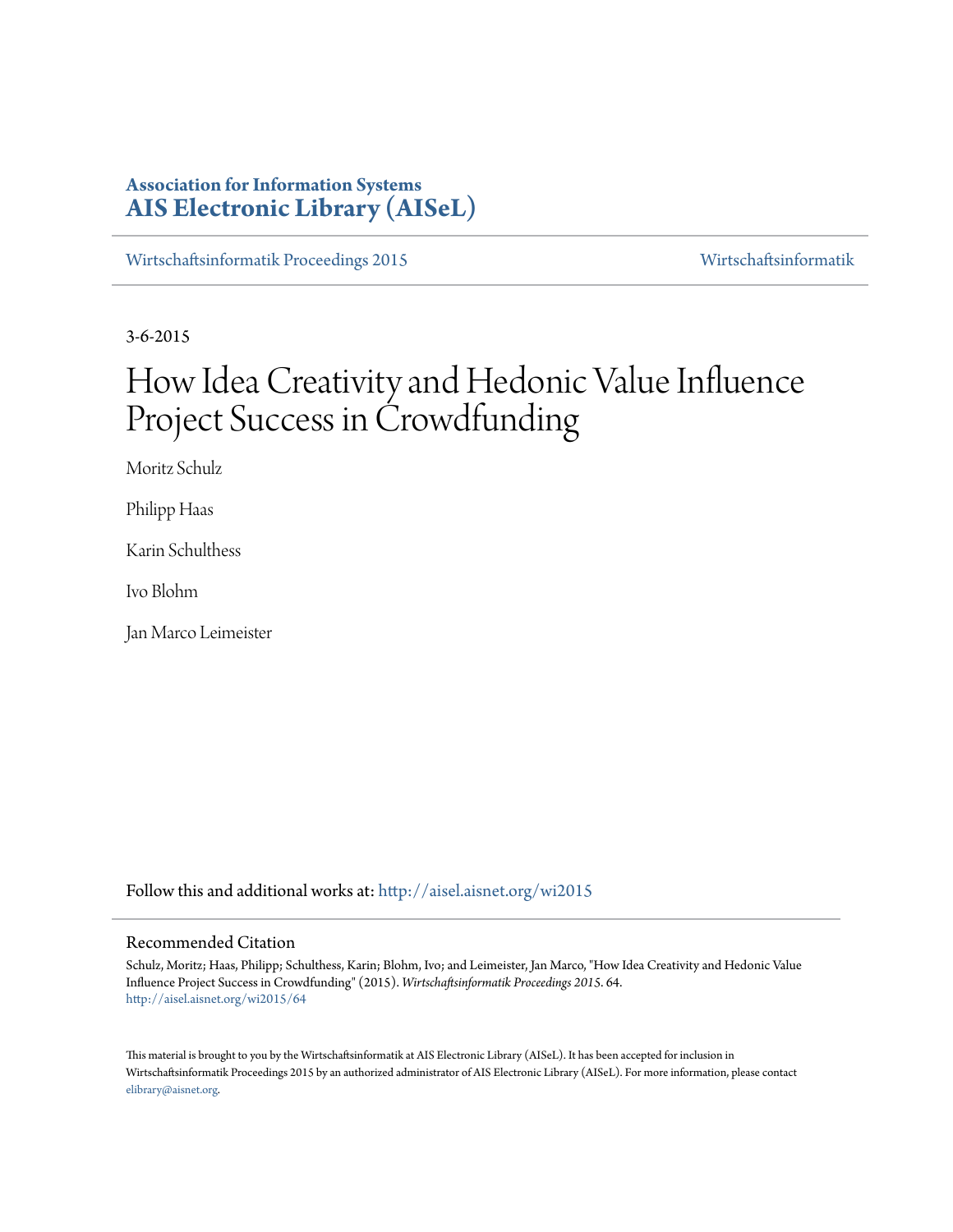# **How Idea Creativity and Hedonic Value Influence Project Success in Crowdfunding**

Moritz Schulz<sup>1</sup>, Philipp Haas<sup>1</sup>, Karin Schulthess<sup>1</sup>, Ivo Blohm<sup>1</sup> and Jan Marco Leimeister<sup>1</sup>

<sup>1</sup> University of St. Gallen (HSG), Institute of Information Management, St. Gallen, Switzerland moritz.schulz, philipp.haas, karin.schulthess, ivo.blohm,janmarco.leimeister@unisg.ch

**Abstract.** Crowdfunding has become a viable source of funding for a variety of projects during the last years. More and more music, creative and artistic but also entrepreneurial projects search funding through the crowd. Although first project characteristics with an impact on a project's funding success have been identified, qualitative variables within crowdfunding projects have mostly remained uncovered. With that in mind, this paper empirically examines the influence of idea creativity and hedonic value on projects' funding success. We assessed 108 projects from 20 platforms in order to measure the extent of these two dimensions. Our broad approach allowed us to compare results for the different types of crowdfunding. We find that idea creativity and hedonic value can have varying impacts on projects' funding success depending on the type of crowdfunding.

**Keywords:** crowdfunding; idea creativity; hedonic value; MANCOVA

### **1 Introduction**

During the last five years crowdfunding gained attention as an alternative source of funding for a variety of projects. The roots of crowdfunding can be found among music, creative and artistic projects [1]. In the meantime crowdfunding also became a viable funding alternative for start-ups in their early-stage. Instead of drawing on friends and family, bank loans or venture capital as sources of funding project initiators can raise capital through a public open call to activate potential capital-givers from the crowd – usually on the Internet [2].

Despite crowdfunding differs from more traditional funding options, initiators of crowdfunding projects also face similar problems while convincing capital-givers to commit financial resources [3]. This problem can be attributed to the contracting problem of adverse selection within the principal-agent theory [4]. The influence of adverse selection can be reduced by signaling qualitative project features towards the capital-giver as described by the signaling theory [5]. The funding decisions of capital-givers in the venture-capital environment are not only driven by economic, but also by altruistic and hedonic motives [6]. The crowdfunding platforms offer a variety of elements to present individual details of the crowdfunding project and to build trust

<sup>12&</sup>lt;sup>th</sup> International Conference on Wirtschaftsinformatik,

March 4-6 2015, Osnabrück, Germany

Schulz, M.; Haas, P.; Schulthess, K.; Blohm, I.; Leimeister, J. M. (2015): How Idea Creativity and Hedonic Value Influence Project Success in Crowdfunding, in: Thomas. O.; Teuteberg, F. (Hrsg.): Proceedings der 12. Internationalen Tagung Wirtschaftsinformatik (WI 2015), Osnabrück, S. 948-962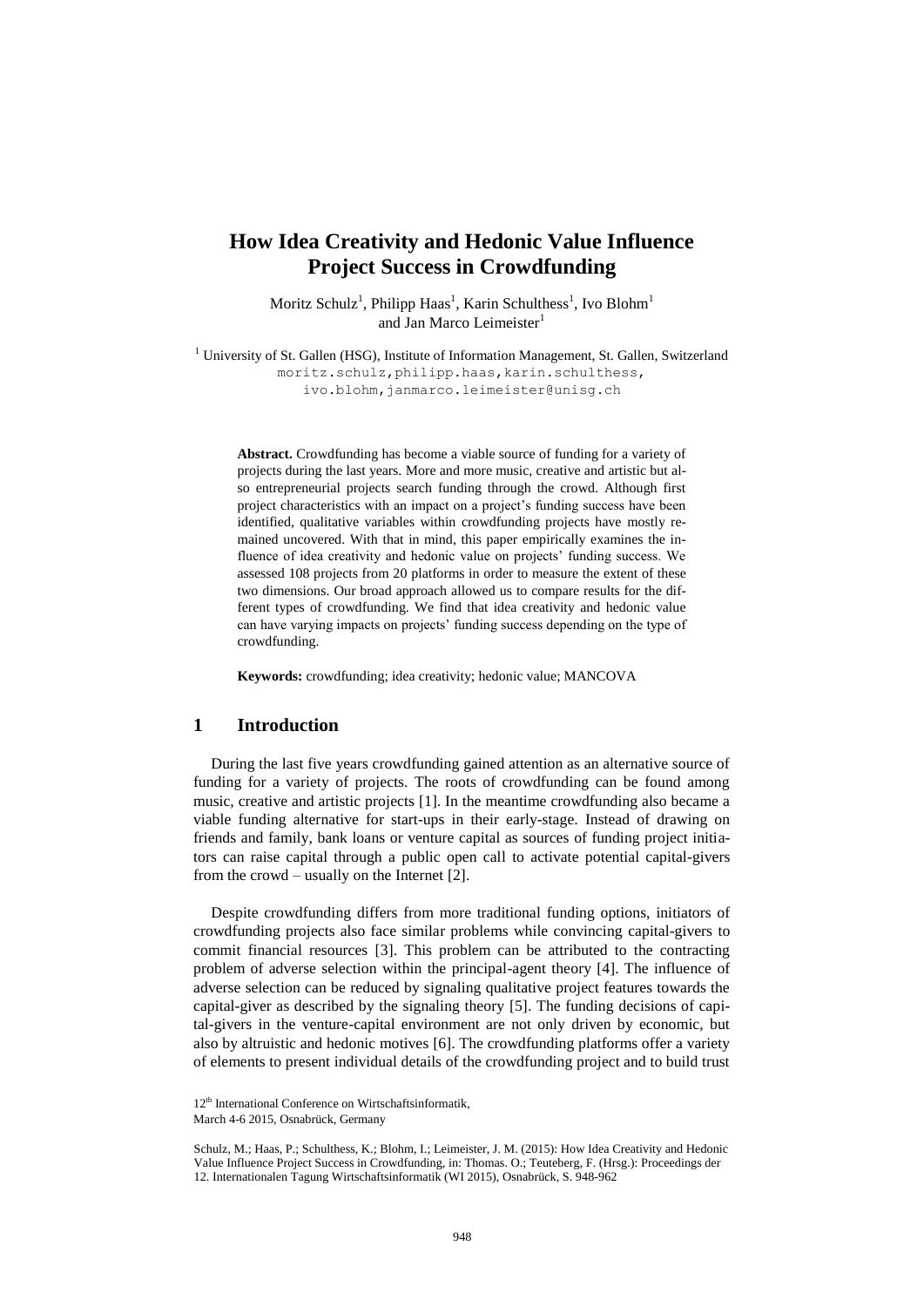between crowd investors and the project [7]. The elements offered by a crowdfunding platform can be used by project initiators to signal the quality of their project. Qualitative signals can be divided into pointing signals (e.g. key figures) and activating signals (e.g. characteristics of project initiator) [8]. The impact of pointing signals has been examined by multiple authors, whereas the impact of activating signals on the funding of a crowdfunding project has mostly been undiscovered.

Current research on the success of crowdfunding projects is mostly based on pointing signals [1, 9, 10]. The problem of exclusively focusing on pointing signals is that crowdfunding projects also tend to be influenced by activating signals. While pointing signals are generally more associated with economic driven capital-givers, altruistic or hedonic driven capital-givers may be more responsive towards activating signals [6]. The impact of signaling these project characteristics as positive qualitative indicators towards the capital-givers has barely been examined [11, 12]. In order to understand the role of project characteristics in the decision-process of capital-givers when allocating funds, we conduct a qualitative content analysis of crowdfunding projects on the basis of their entertainment experience. Entertaining content is defined to have a compensations, gratifications (compliance of needs), and self-realization function [13]. As a result we observed and assessed crowdfunding projects on the basis of their *idea creativity* and *hedonic value*, since these two dimensions represent all three functions of entertaining content.

This paper proceeds as follows: In part 2 we will provide an overview about crowdfunding and the current state of the crowdfunding research. Part 3 describes our theoretical basis and is followed by part 4 that defines the methodology of this work. The results are presented in part 5. Part 6 includes a discussion, implication, limitations and potential areas for future research of our findings. We close the paper with a conclusion in part 7.

# **2 Crowdfunding and Crowdfunding Success factors**

The crowdfunding process normally has three participating stakeholders. The project initiator, who seeks funding for his project, capital-givers, who are willing to invest into a specific project and the crowdfunding platform as intermediary [14]. As these stakeholders differentiate, e.g. Lin et al. [15] investigated archetypes of capitalgivers, it is not surprising that different types of crowdfunding can be observed. Some authors systematized crowdfunding platforms based on the returns capital-givers receive for their investment. Bradford [16] differentiates crowdfunding platforms from a legal perspective by what capital-givers get in return for their investment. He differentiates between the five types: donation, rewards, pre-ordering, lending, and equity (i.e., profit sharing). Building on this classification, the consulting agency Massolution [17] differentiates between reward-based crowdfunding (subsuming Bradford's [16] rewards and pre-ordering), crowdlending, crowdinvesting and crowddonation. All these classifications are conceptual in nature and are built on single aspects, e.g.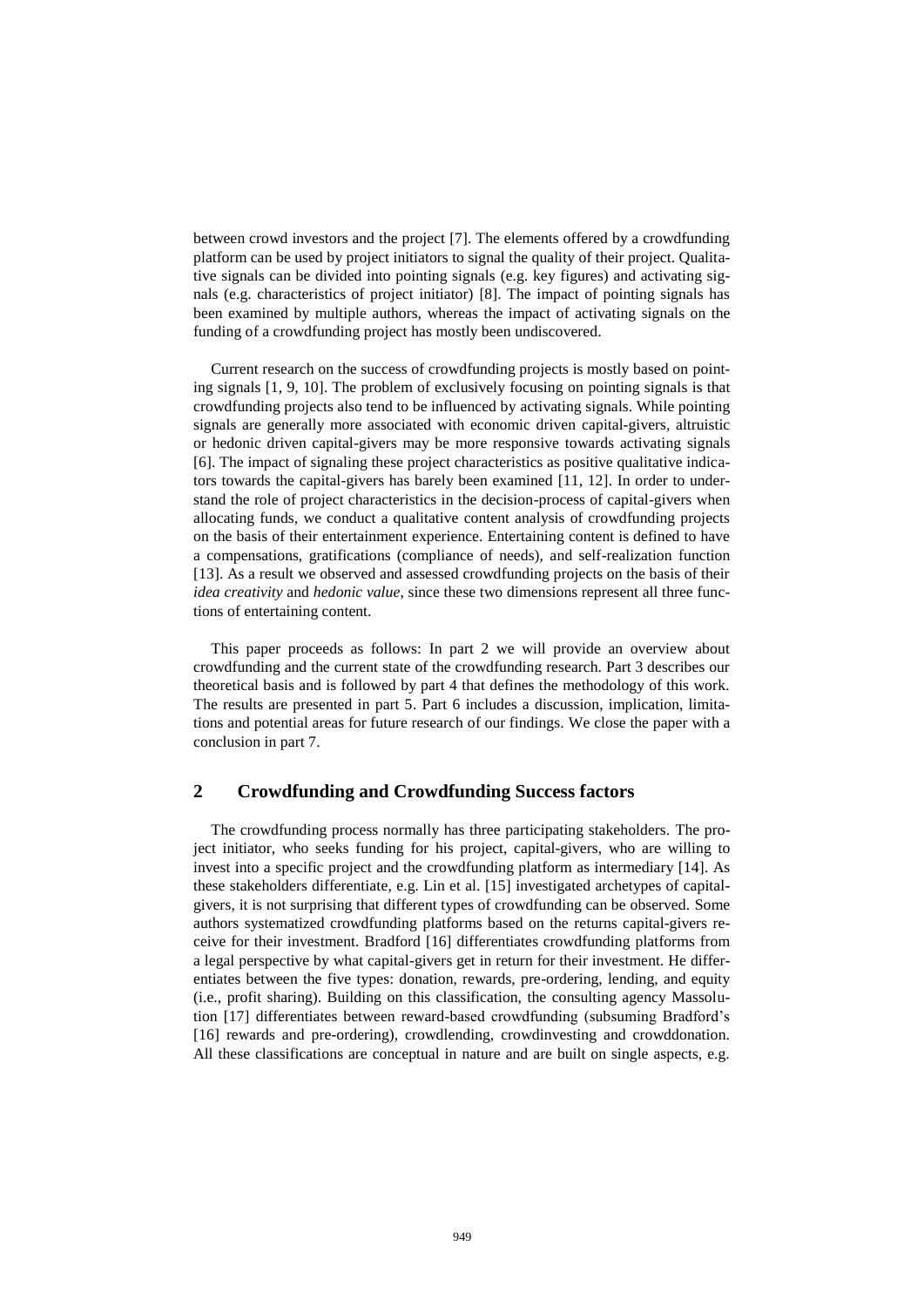the return for the capital giver. However, Haas et al. [18] are the first suggesting a classification, which is grounded in theory (theories on two-sided markets and financial intermediation) and empirically validated by investigating multiple platform characteristics. According to their classification crowdfunding intermediaries differ in their value proposition. Thus, three generic archetypes can be differentiated: Hedonistic, Altruistic and For Profit.

<span id="page-3-0"></span>

|            | <b>Author</b>            | <b>Observed signals</b>                                   | <b>Signal type</b> |  |
|------------|--------------------------|-----------------------------------------------------------|--------------------|--|
| Hedonistic | Agrawal et al. [1]       | Geographic location, social capital                       | Pointing           |  |
|            | Burtch et al.[19]        | Contribution behavior based on prior contributions        | Pointing           |  |
|            | Mollick [9]              | Project quality based on social capital, geographic       | Pointing           |  |
|            |                          | loaction and post-funding activities                      |                    |  |
|            | Tirdatov <sup>[20]</sup> | Rhetorical techniques                                     | Activating         |  |
| Altruistic | Jian and Usher [21]      | Contribution behavior based on project content            | Activating         |  |
|            | Ly and Mason [22]        | Competition between projects                              | Pointing           |  |
|            | Meer [23]                | Price elasticity of investments, Competition between      | Pointing           |  |
|            |                          | projects                                                  |                    |  |
|            | Ahlers et al. [3]        | Project quality based on financial roadmaps, external     | Pointing           |  |
|            |                          | certification, governance, risk factors                   |                    |  |
|            | Burtch et al. [24]       | Geographic location, cultural difference                  | Pointing           |  |
|            | Geiner and Wang [7]      | Social capital from projects' and initiators' perspective | Pointing           |  |
|            | Herzenstein et al. [25]  | Herding behaviour based on prior contributions            | Pointing           |  |
| For Profit | Herzenstein et al. [11]  | Storytelling                                              | Activating         |  |
|            | Larrimore et al. [26]    | Rhetorical techniques                                     | Activating         |  |
|            | Lin et al. [27]          | Social capital                                            | Pointing           |  |
|            | Schwienbacher and        | One in-depth project analysis                             | Pointing           |  |
|            | Larralde <sup>[28]</sup> |                                                           |                    |  |
|            | Zhang and Liu [29]       | Herding behaviour based on prior contributions            | Pointing           |  |
|            | Ordanini et al. [30]     | Motivation of initiators and investors                    | Pointing           |  |
| Multi      | Belleflamme et al. [14]  | Cluster analysis based on investors' preferences and      | Pointing           |  |
|            |                          | initiator's characteristics                               |                    |  |

**Table 1. Overview of prior observed signals in crowdfunding**

In general, the majority of prior publications observed pointing signals. Furthermore most of the publications focus on single crowdfunding platforms such that the results are peculiar to a specific type of crowdfunding and lack generalizability. Extending this argument, the notable exceptions of Belleflamme et al. [14] (reward model) and Ordanini et al. [30] (motivation patterns) compare different types of crowdfunding showing that differences exist.

Our more comprehensive approach including all types of crowdfunding and a coherent choice of different crowdfunding platforms aims to identify fundamental impact patterns of *idea creativity* and *hedonic value*. In addition, observing only one type of crowdfunding or observing only one crowdfunding platform may lead to biased results.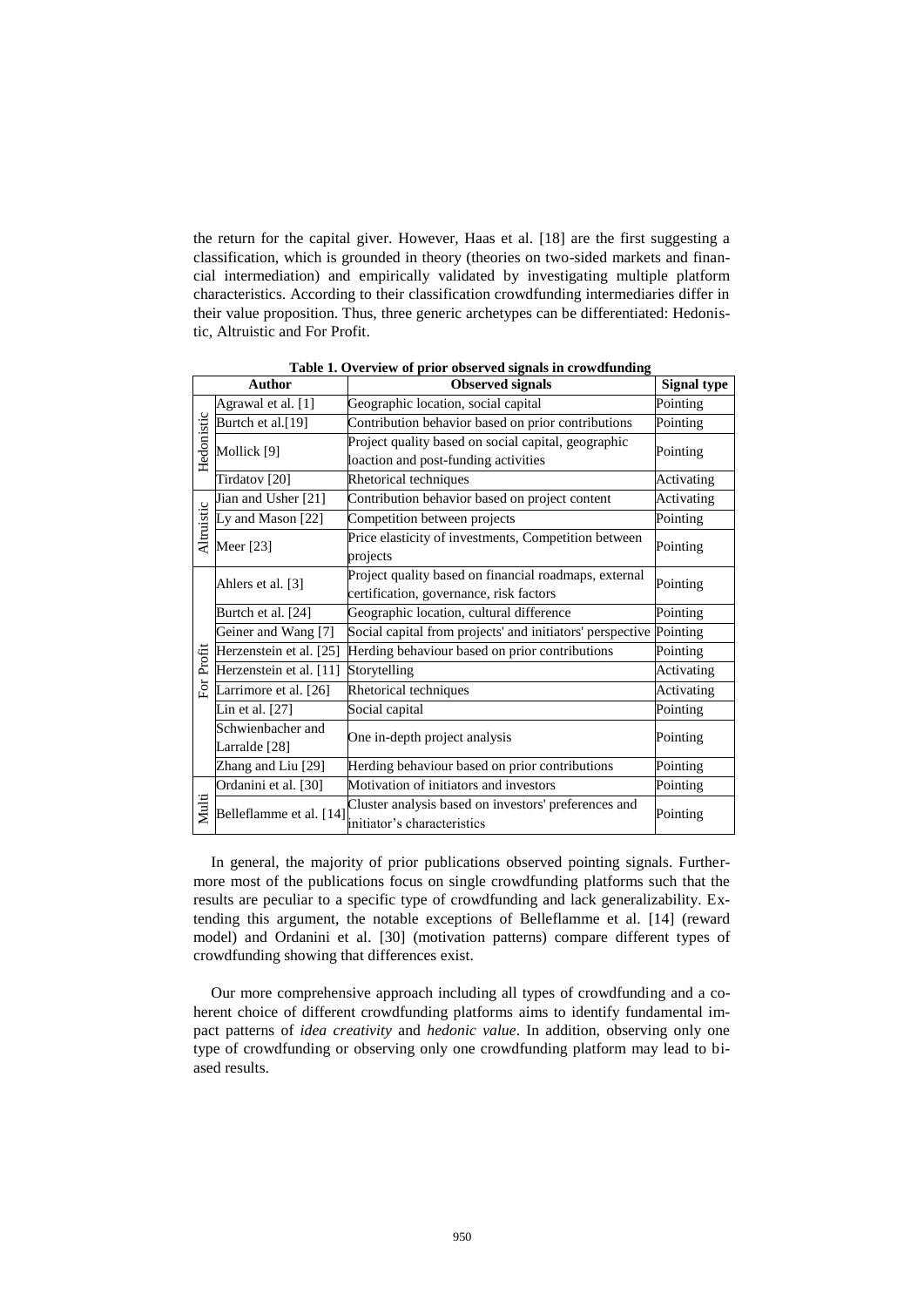# **3 Theory and Hypotheses Development**

#### **3.1 Signaling**

Crowdfunding projects and its stakeholders participate in an imperfect market which is characterized by strong information asymmetries between project initiators and capital-givers [31]. The crowdfunding intermediaries offer different features to present the project in order to minimize these asymmetries and to build trust [7]. This circumstance can be associated with the principal-agent theory [4], where the allocation of information between two contractual partners is unequal and adverse selection (ex ante) and moral hazard (ex post) influence the transaction (agency) costs. The risk of moral hazard is based on the behavioral intent of a contractual partner [32] and can be reduced by the mechanisms of incentives [33]. Adverse selection describes information about quality and can take place when one contractual partner is not fully informed about the characteristics of the other contractual partner [32]. To solve this problem, qualitative signals can be sent by a contractual partner [5]. Participants of a signaling process are the project initiator as the sender, the crowdfunding platform as amplifying intermediary of the signal and the capital-givers as the receivers of a signal that causes at the placement of a funding or feedback [8].

In comparison to professional capital-givers, private individuals can only invest relatively modest amounts of money [3, 34] and usually tend to not have a comparable knowledge, expertise and resources about professionally valuing investment projects [35]. This is why signaling quality signals with creative and hedonic character may have an impact on the success of crowdfunding projects.

#### **3.2 Idea Creativity**

Research and practice usually agree that crowdfunding offers the means to the funding of innovative and creative projects that have usually restricted access to other sources of finance. However, there is still no universal definition of creativity [36], but there is consensus that creative solutions are generally characterized as being new and useful [37]. Novelty is often defined as something being unique or rare. In this context, new projects have not been expressed before [38]. A closely related trait of novelty is originality. Original ideas are not only new, but also surprising, imaginative, uncommon or unexpected [39], and many researchers see originality as the most important facet of creativity [40]. Usefulness is the extent to which the idea responds to or solves a problem that is tangible and vital [39, 41]. This dimension is also named as a project's relevance [39, 42]. In a similar vein, comprehensibility is a further dimension of creativity, which can be seen as the extent that a project is complete, detailed and well understandable [39]. Furthermore, this refers not only to an idea's description but also to its maturity [43].

In the crowdfunding environment the *idea creativity* of a project can be described by three different dimensions: novelty, relevance and comprehensibility. Capital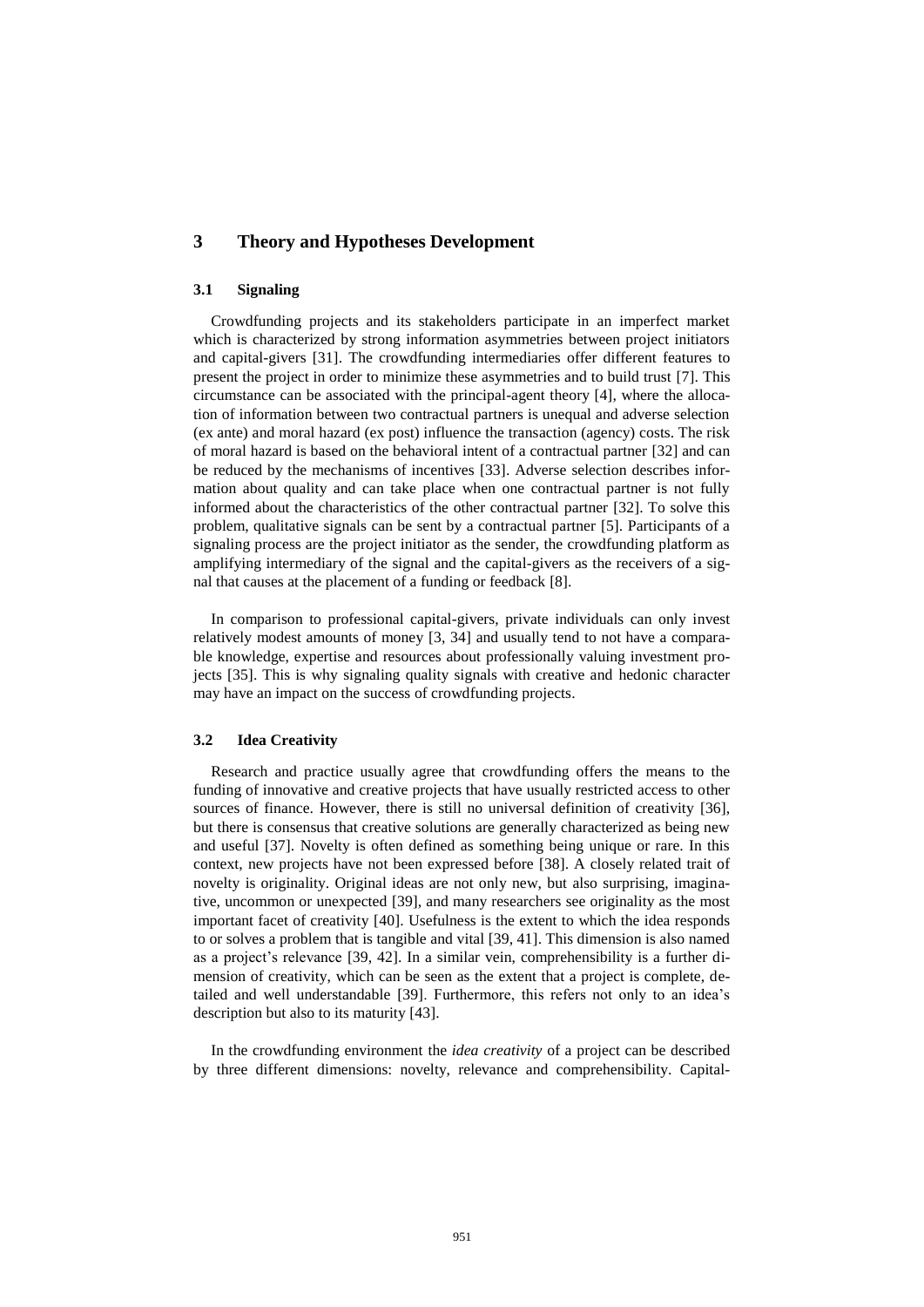givers expect high levels of all three dimensions in order to be attracted to invest. In pursuance of novelty, project initiators need to focus on the newness or rarity of their projects. The project description needs to accentuate on novelty to trigger the creative perception of the capital-givers [38]. The uniqueness of a project represented by its relevance plays a special role in the crowdfunding process, since capital-givers usually have a tremendous choice between different projects that seek funding on a crowdfunding platform. Lastly, all described features of creativity within a crowdfunding project can only be successfully signaled towards the capital-givers, if they are described accurately and precisely. As a consequence, projects with a higher level of *idea creativity* should attract more investors and thus, should be more successful. In order to measure the impact of *idea creativity* as activating signal on the success of a crowdfunding project we define our first hypothesis as follows:

*H1: Successful crowdfunding projects exhibit a higher degree of idea creativity than not successfully funded projects.*

#### **3.3 Hedonic Value**

Besides other qualitative signals, like pointing signals, and *idea creativity*, crowdfunding projects provide an additional activating signal [44] called *hedonic value* to attract capital-givers to invest in the projects, as hedonic and altruistic motivation has an impact on investment decisions [6, 15, 45]. Following the web 2.0 and the wisdom of crowd paradigm, the enrichment of utilitarian processes with hedonic elements became common practice in order to increase the intrinsic motivation, thus the attractiveness for participation [46, 47]. Examples for the implementation of hedonic elements in utilitarian environments are tools for innovation management [48], like idea competitions [49], or online communities [50]. The implementation of hedonic elements provides a self-fulfilling and intrinsic value, which aims to generate perceived enjoyment and by that an hedonic value [51]. Further, it increases the confidence in the own capabilities of successfully making decisions, which is called self-efficacy [52]. Hedonic value can be defined as an additional incentive of studying crowdfunding projects, as it satisfy hedonic or altruistic motives [6, 53].

In the domain of crowdfunding, a capital-givers *hedonic value* consists of three different dimensions. These hedonic elements are entertainment, emotion, and engagement [53]. A quite obvious hedonic element is entertainment, as the ultimate motivation for consuming entertainment, like an entertaining video pitch of a crowdfunding project, is the perception of enjoyment, thus a hedonic experience [54]. The consumption of entertainment also addresses eudaimonic motives, like the need for identifying life's meanings, truths and purposes [55]. Capital-givers expect that an investment opportunity via a crowdfunding platform does not only provide a bundle of functional features or returns, but also addresses hedonic motives [6, 15, 56]. In order to provide *hedonic value*, capital-givers' motivational needs should be addressed by affording emotionality, like stories about the crowdfunding project [57]. Emotion serves as energizing motive to direct a certain behavior, like an investment decision [58].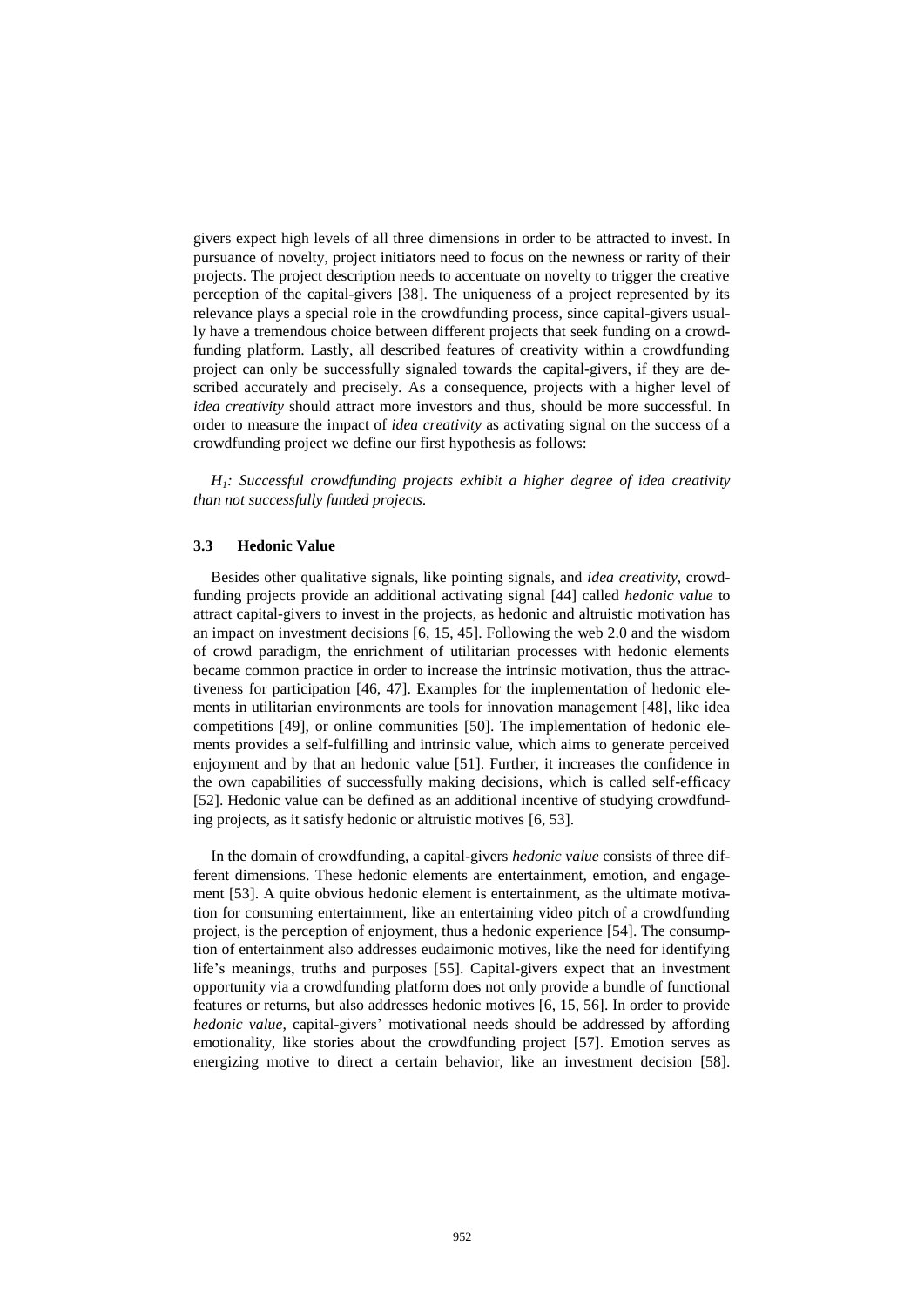Thereby, emotional desires are able to dominate utilitarian motives [59]. But the experience of emotionality is not sufficient to describe the degree of the perceived *hedonic value*. A further determinant is engagement, as it contributes to the experience of motivational force, which contributes to the experience of attraction [60]. The presentation of how the initiator believes in his project and how he addresses potential capital-givers can be an example for engagement in crowdfunding projects.

The better these hedonic elements are developed, the greater the *hedonic value* for potential capital-givers [53]. This can be explained by the assumption that the implementation of hedonic elements leads to greater satisfaction of hedonic and altruistic motives and higher perceived enjoyment by providing an intrinsic value [51]. The degree of satisfaction of these hedonic motives has an impact on the investment decision of capital-givers, thus on the funding success of crowdfunding projects [6, 15, 45]. Additionally, the increased level of self-efficacy, caused by the implementation of hedonic elements [52], empowers the potential capital-giver to make an investment decision, despite the level of uncertainty and the adverse selection problem, aligned with crowdfunding [3-5]. Hence, greater *hedonic value* should lead to higher probability of funding success. In order to proof the positive impact of *hedonic value* on the funding success of a crowdfunding project, we define our second hypothesis as follows:

H*2: Successful crowdfunding projects exhibit a higher hedonic value than not successfully crowdfunding projects*

# **4 Methodology**

#### **4.1 Variables and Measures**

Our unit of analysis is reflected by the single crowdfunding projects. In order to avoid problems of common method variance, data for the independent (i.e., *idea creativity* and *hedonic value*) and the dependent variables (i.e., project success) has been derived from independent sources [61].

The data collection for the dimensions *idea creativity* and *hedonic value* is based on a content analysis [62]. *Idea creativity* consists of three items: novelty, relevance, and comprehensibility. *Hedonic value* consists of the three items: emotionality, entertainment and engagement. Each of these dimensions was reflected by a single item (see [Table 2\)](#page-7-0). We developed a coding scheme to content analyse the project description of each crowdfunding project according to these indicators. The assessment of each variable has been done individually on a scale from 1 (lowest) to 5 (highest). For each variable, we aggregated the single items using the arithmetic mean. In order to ensure reliability of the content analysis, a subset of 36 random picked crowdfunding projects were re-coded by a second researcher. The intercoder reliability was checked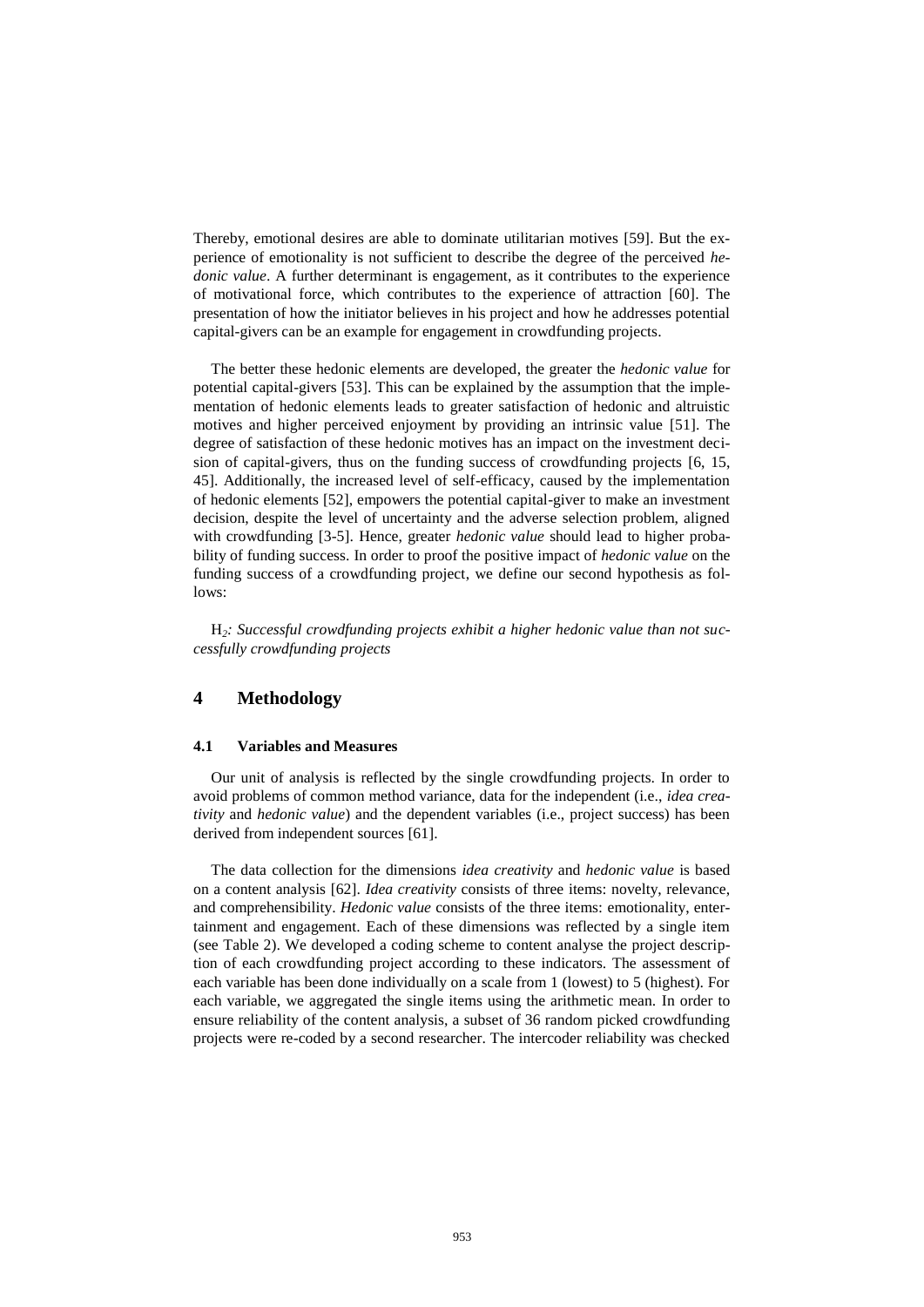using Cohen's Kappa that reported a value of 0.72 for *idea creativity* and 0.69 for *hedonic value*, which indicates good agreement for both dimensions [63].

*Project success* was defined as achieving the funding goal within the defined time limit by the project initiator. This data was directly collected from the chosen crowdfunding platforms as a binary dummy variable  $(0 = project$  was not successfully funded; 1= project was successfully funded).

As control variable, we included the *funding goal* (i.e., the amount of funding project initiators request) as this variable highly differs between the different types of crowdsourcing and highly influences the success of crowdfunding projects [9, 19].

<span id="page-7-0"></span>

| <b>Variable</b>  | <b>Measures</b>                                                    | <b>Description</b>                                         | <b>Source</b>   |
|------------------|--------------------------------------------------------------------|------------------------------------------------------------|-----------------|
|                  | Novelty                                                            | Project is novel.                                          |                 |
| Idea creativity  | Relevance                                                          | Project has unique characteristics.                        | Content         |
|                  | Comprehensibility                                                  | Project is described accurately and precisely.             |                 |
|                  | Emotionality                                                       | Project creates emotional arousal.                         |                 |
| Hedonic value    | Entertainment                                                      | Project is exciting and entertaining.                      | analysis        |
|                  | Engagement                                                         | Project transports a desire to participate.                |                 |
| Project success  | Project has achieved the requested funding goal within the defined |                                                            |                 |
| (Dummy variable) | time limit.                                                        |                                                            |                 |
| Funding goal     |                                                                    | The requested amount by the project initiators in USD/EUR. | rchival<br>data |

**Table 2. Variables and measures**

#### **4.2 Data Collection**

In order to test our two hypotheses, we analyzed a total of 108 crowdfunding projects from 20 different crowdfunding platforms. In order to create a balanced sample of crowdfunding projects, we chose three projects from each platform that reached their funding goal successfully, while the other three were not successfully funded. According to the motivation of people engaging in crowd funding [14], we defined selection criteria that were coherent with and generally applicable to crowdfunding platforms of different types of crowdfunding and that led us to six projects per platform (see [Table 3\)](#page-7-1).

<span id="page-7-1"></span>

|                        |               | Project from category: most successfully funded              |  |  |
|------------------------|---------------|--------------------------------------------------------------|--|--|
| Successfully<br>funded | $\mathcal{D}$ | Project from category: most recent                           |  |  |
|                        | 3             | Project from random choice                                   |  |  |
| <b>Not</b>             | 4             | Project promoted on Website or by other successful campaigns |  |  |
| successfully           |               | Project from category: most recent                           |  |  |
| funded                 | 6             | Project from random choice                                   |  |  |

**Table 3. Selection criteria for crowdfunding projects**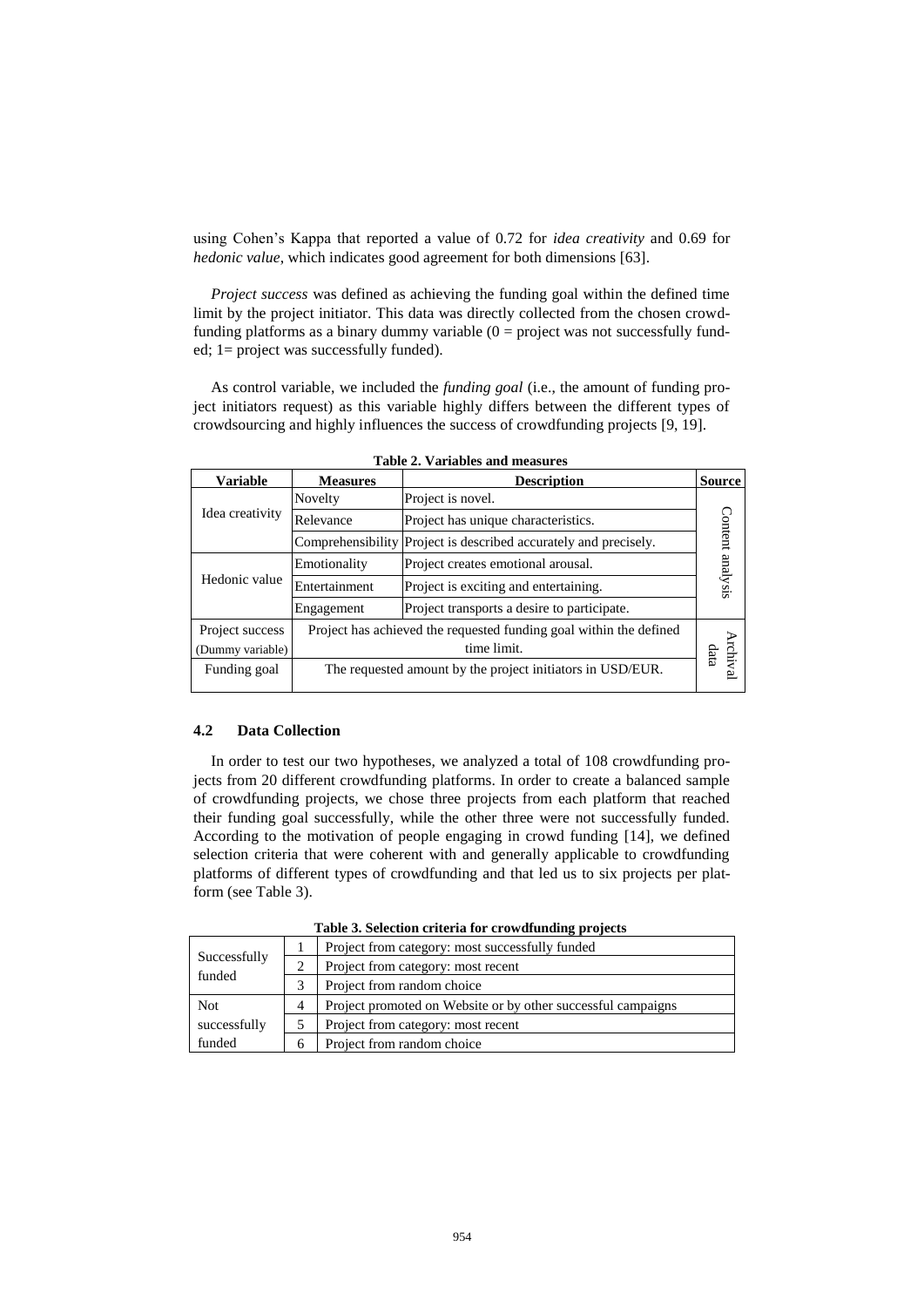Initially, we identified over 500 crowdfunding platforms on the Internet. Crowdfunding platforms have been considered for further analysis, if they possessed a working, public accessible English or German website, as well as active business operations during the time of research (August 2013 to July 2014). These criteria applied to 254 different crowdfunding platforms. To ensure a sufficient and sound sample size we chose six popular Altruistic and Hedonistic platforms to create an equally balanced data set between the different types of crowdfunding with 108 projects in total. Since the success rate of For Profit projects was very high [64], we added two more platforms to this type of crowdfunding in order to maintain the balanced sample. [Ta](#page-8-0)[ble 4](#page-8-0) provides an overview of these platforms.

<span id="page-8-0"></span>

| <b>Table 4.</b> Hivestigated Crowdrumunig platforms and projects                             |                                          |  |  |  |  |  |
|----------------------------------------------------------------------------------------------|------------------------------------------|--|--|--|--|--|
| Platform                                                                                     | <b>Project Example</b>                   |  |  |  |  |  |
| Hedonistic                                                                                   |                                          |  |  |  |  |  |
| Kickstarter, Indiegogo, Startnext, Rockethub,                                                | <i>Pebble: E-Paper Watch: Smartwatch</i> |  |  |  |  |  |
| Crowdfunder, Vision bakery                                                                   | for iPhone & Android                     |  |  |  |  |  |
| Altruistic                                                                                   |                                          |  |  |  |  |  |
| Dreambank, Fundly, Betterplace, Getfunded,                                                   | Hurricane Sandy Disaster Relief: Dis-    |  |  |  |  |  |
| Globalgiving, Fundrazr                                                                       | aster relief for victims of a hurricane  |  |  |  |  |  |
| For Profit                                                                                   |                                          |  |  |  |  |  |
| Appbackr, Crowdcube, Bankofthefuture, Appsfunder, <i>AOTerra</i> : Energy supply for heating |                                          |  |  |  |  |  |
| Seedmatch, FundedByMe, Sharein, Econeers                                                     | and hot water by waste heat of servers.  |  |  |  |  |  |

**Table 4. Investigated Crowdfunding platforms and projects**

#### **4.3 MANCOVA**

To test whether these higher values of *idea creativity* and *hedonic value* differ significantly, we apply MANCOVA. This method is able to control the correlation between our two variables *idea creativity* and *hedonic value* as well as the control variable *funding goal*. Our analysis proceeds as follows: First, we investigate our two hypotheses using our *idea creativity* and *hedonic value* measures. Finally, we explore differences between successfully and not successfully funded projects between the three different types of invested crowdfunding platforms.

#### **5 Results**

The descriptive analysis indicates higher values of *idea creativity* and *hedonic value* in successfully funded projects than in not-successfully funded projects. The MANCOVA yields these differences in the degree of *idea creativity* and *hedonic value* to be significant in successfully funded projects ( $p \le 0.01$ ). Thus, we can accept  $H<sub>1</sub>$  and  $H<sub>2</sub>$ . The MANCOVA results can be seen in [Table 5.](#page-9-0) We further investigated the significance of each single indicator to ensure their relevance. The results did not show any differences compared to the aggregated analysis.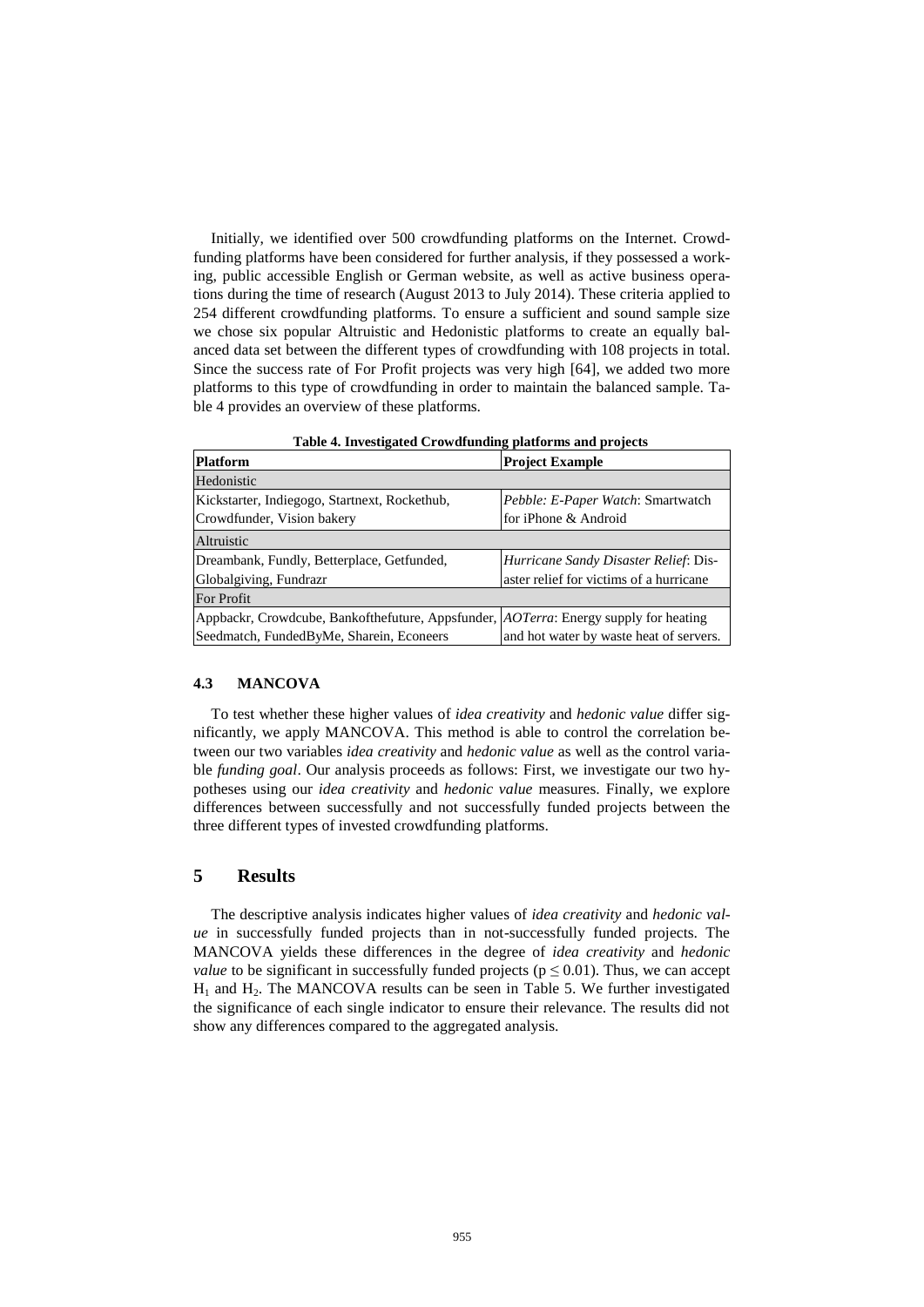<span id="page-9-0"></span>

| Dependent Variable                                                           | <b>Funding Success</b> | Mean                    | <b>SD</b> | F-Value | <b>MSE</b>     |      |  |
|------------------------------------------------------------------------------|------------------------|-------------------------|-----------|---------|----------------|------|--|
|                                                                              | ves                    | 3.197                   | .757      |         | 8.385<br>8.421 | .000 |  |
| Idea Creativity                                                              | no                     | 10.871<br>.656<br>2.636 |           |         |                |      |  |
|                                                                              | yes                    | 3.275                   | .831      |         |                |      |  |
| Hedonic Value<br>.929<br>2.710<br>no                                         |                        |                         | 16.735    |         | .001           |      |  |
| $df$ creativity/hedonic value = 1; df (error) creativity/hedonic value = 105 |                        |                         |           |         |                |      |  |

**Table 5. Results of MANCOVA**

 $df =$  Degrees of Freedom; SD = Standard Deviation; MSE = Mean-Squared-Error; p = Significance

So far, we tested *idea creativity* and *hedonic value* to have an impact on success of crowdfunding projects. Thus, we investigated the differences of *idea creativity* and *hedonic value* for successfully and not successfully funded projects between the three different crowdfunding types and found some interesting differences. These differences highlight the distinctive nature of these types and exhibit, which of the investigated factors are important for achieving funding success.

In sum, comparing the differences regarding *idea creativity* and *hedonic value* across the different crowdfunding types revealed significant differences. Successfully funded projects pursuing Hedonistic approaches, exhibit a significantly ( $p \leq 0.001$ ) higher degree of *idea creativity* compared to not successfully funded projects. However, surprisingly, the degree of the *hedonic value* does not differ significantly between successfully and not successfully funded projects. Successfully funded and not successfully funded projects with Altruistic orientation indicate no significant differences in the degree of *idea creativity*, whereas they differ in degree of *hedonic value*  $(p \le 0.05)$ . Successfully funded projects with Altruistic orientation have higher degree of *hedonic value*. For Profit projects exhibit both significant differences in the degree of *idea creativity* ( $p \le 0.05$ ) and *hedonic value* ( $p \le 0.05$ ) between successfully and not successfully funded projects (see [Table 6\)](#page-9-1). Successfully funded projects of the For Profit cluster have higher degree of *hedonic value* and *idea creativity* (see [Table 6\)](#page-9-1).

<span id="page-9-1"></span>

| Cluster<br>Hedonistic<br>Altruistic                                                                                                                                         | Dependent       | Funding        | Mean  | <b>SD</b> | F-Value | <b>MSE</b> | p    |
|-----------------------------------------------------------------------------------------------------------------------------------------------------------------------------|-----------------|----------------|-------|-----------|---------|------------|------|
|                                                                                                                                                                             | Variable        | <b>Success</b> |       |           |         |            |      |
|                                                                                                                                                                             | Idea Creativity | ves            | 3.556 | .676      | 16.206  | 4.985      | .000 |
|                                                                                                                                                                             |                 | no             | 2.833 | .475      |         |            |      |
|                                                                                                                                                                             | Hedonic Value   | yes            | 3.620 | .631      | 1.232   | .709       | .275 |
|                                                                                                                                                                             |                 | no             | 3.370 | .935      |         |            |      |
|                                                                                                                                                                             |                 | yes            | 2.648 | .554      | 3.708   | 1.036      | .063 |
|                                                                                                                                                                             | Idea Creativity | no             | 2.241 | .525      |         |            |      |
|                                                                                                                                                                             | Hedonic Value   | yes            | 2.944 | .688      | 6.298   | 2.178      | .017 |
|                                                                                                                                                                             |                 | no             | 2.315 | .610      |         |            |      |
|                                                                                                                                                                             | Idea Creativity | yes            | 3.389 | .725      | 4.467   | 2.572      | .042 |
| For Profit                                                                                                                                                                  |                 | no             | 2.833 | .769      |         |            |      |
|                                                                                                                                                                             | Hedonic Value   | yes            | 3.259 | 1.020     | 5.440   | 4.965      | .026 |
|                                                                                                                                                                             |                 | no             | 2.444 | .863      |         |            |      |
| $df$ CREATIVITY / HEDONIC VALUE = 1; $df$ (error) CREATIVITY / HEDONIC VALUE = 33<br>$df =$ Degrees of Freedom; SD = Standard Deviation; MSE = Mean-Squared-Error; p = Sig. |                 |                |       |           |         |            |      |

**Table 6. Results of MANCOVA for types of crowdfunding**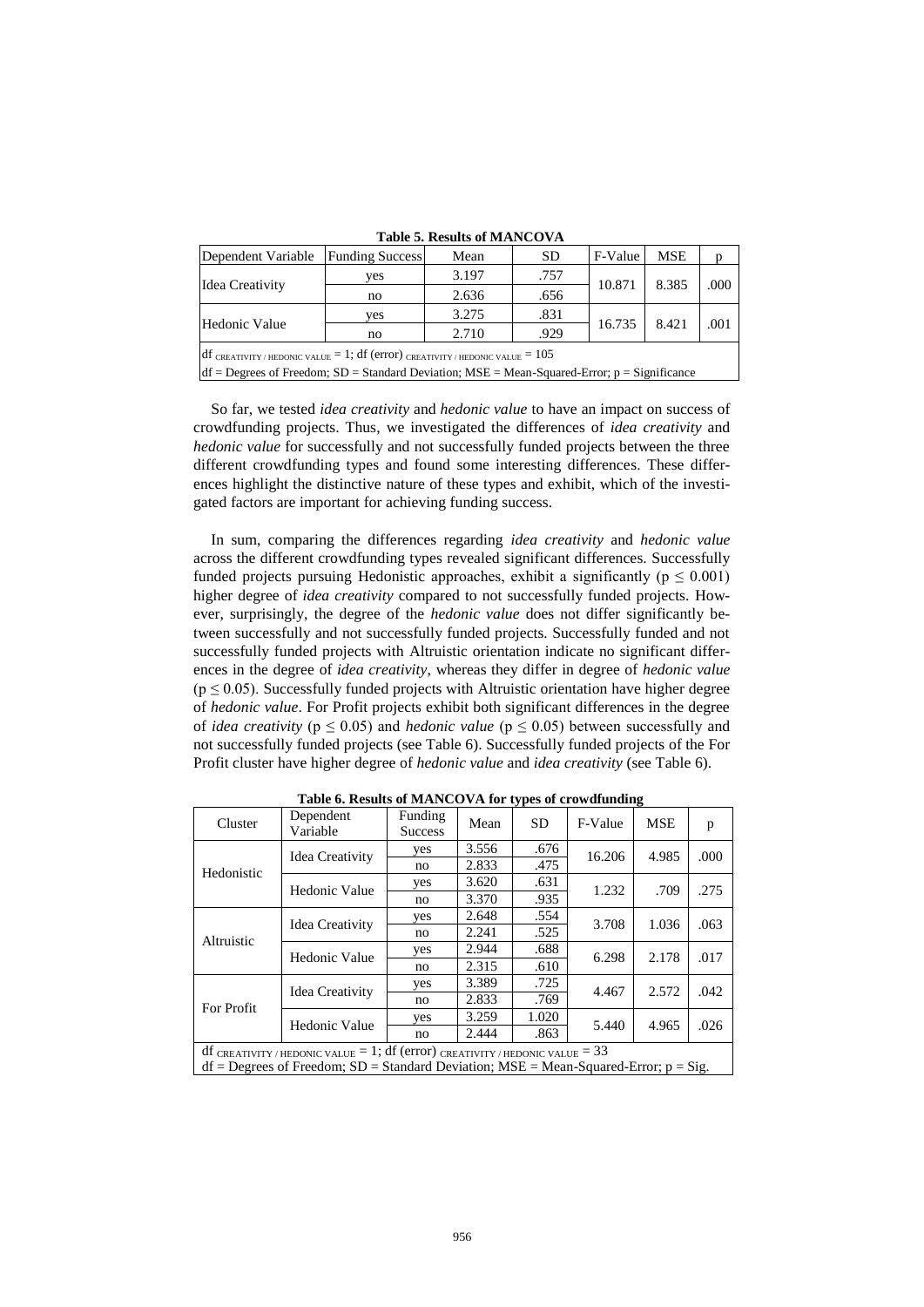## **6 Discussion and Implications**

Our results contribute relevant enhancements for both academia and practice. We were able to provide evidence for the impact of *idea creativity* and *hedonic value* on the success of a crowdfunding project. As a first step, we were able to give proof of the significance on high degrees of *idea creativity* and *hedonic value* and success of the crowdfunding project. Subsequently, we carried on our research approach to determine the impact of the two dimensions on each type of crowdfunding. Surprisingly the results for each type of crowdfunding were different from each other. On projects of the Hedonistic cluster *idea creativity* was positively linked with the project success, while *hedonic value* did not have an impact. This could indicate that Hedonistic orientated capital-givers have a stronger focus on the *idea creativity* that can be strongly linked to the offered reward. Therefore, the *hedonic value* has been pushed into the background. The success of Altruistic projects is influenced by both dimensions. The two dimensions are strongly linked with characteristics of non-economic driven investors (consider non-financial motives, play role in the process, socially-beneficial motivation) [6]. For Profit projects did not show a significant relation between *idea creativity* and success. However, the extent of *hedonic value* influences the success of projects from this type of crowdfunding. Capital-givers of For Profit projects may be driven by economic motivation [6], but face limitations of knowledge, expertise and resources to professionally value the investment opportunity [35]. As a result, the capital-givers turn their attention to the *hedonic value* of a project.

#### **6.1 Theoretical implications**

This paper offers a unique approach towards the crowdfunding success factor research and advances existing literature by focusing on the impact of *idea creativity* and *hedonic value* through project-based content analyses. Recent definitions of success factors in crowdfunding defined by prior work mostly evolved through in depth analysis of only one crowdfunding platform and thus focus on specific type of crowdfunding, for example Hedonistic crowdfunding [1, 65]. Only very few scholars chose a more fine-grained approach and observed variables of more than one crowdfunding platform [10, 14]. In addition, existing analyses of crowdfunding success factors mostly concentrate on pointing signals of a crowdfunding project. Our analysis allows us to gain a better understanding the influence of activating signals (i.e. qualitative variables) in a crowdfunding project on the success of the campaign. The more-fine grained approach including three different types of crowdfunding and a diverse and balanced choice of 108 projects strengthens the credibility of our findings.

Our results advance current findings on success factors in crowdfunding. The conducted analysis of this paper goes beyond purposes, characteristics, roles and tasks from a capital-giver's and project initiator's point of view [30]. Furthermore, our qualitative approach broadens the horizon of other project-focused works that examined directly quantifiable project characteristics [19]. Finally, we observe the assumption that project quality is associated with the success of crowdfunding [9] from a new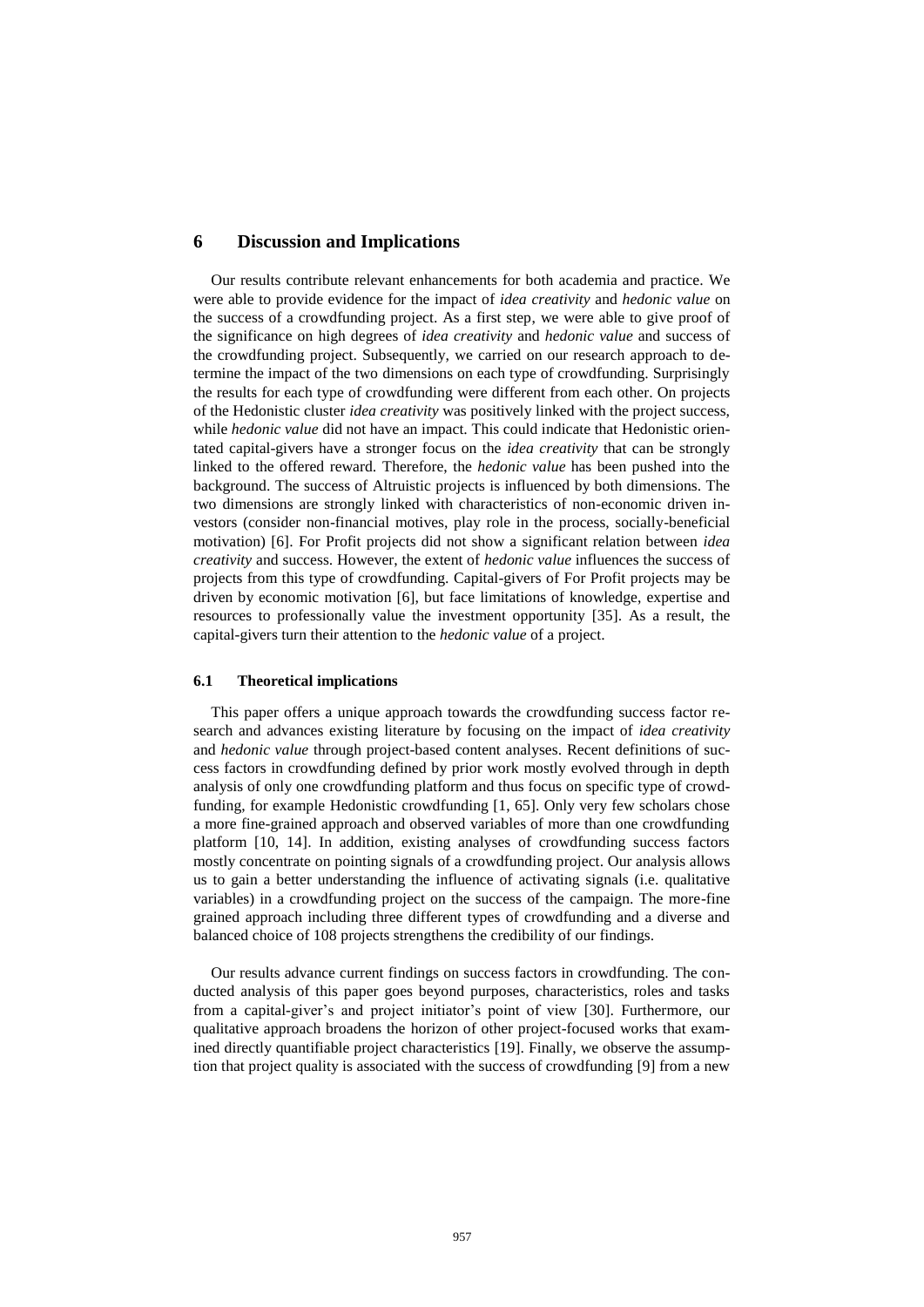angle. The findings of our analysis identify new comprehensive results across different platforms and types of crowdfunding. Besides, our work creates a better understanding of the signaling theory, especially applied in the crowdfunding sphere. In addition, two of the investor types defined by Sullivan and Miller [6] can also be partly identified in the sphere of crowdfunding.

#### **6.2 Practical implications**

On the practical side our findings show that activating signals of qualitative characteristics of a crowdfunding project have an impact on the funding success. Nevertheless, project initiators are not advised to blindly focus on *idea creativity* and *hedonic value* when creating their crowdfunding project. The results do not only provide valuable insights, but also show differences between the defined types of crowdfunding. A Hedonistic project should concentrate on a high level of *idea creativity* by emphasizing its novelty, the relevance by indicating its uniqueness and an accurate and precise project description of its purpose. An Altruistic project should also highlight its *idea creativity*, but put an even stronger scope on its *hedonic value*. This means appealing to the emotions of the capital-givers (e.g. through storytelling [11]), implementing entertaining elements (e.g. demonstration of product) to maintain interest and showing professionalism and passion to create the desire to participate. The For Profit cluster project has to accentuate its *hedonic value* in order to approach capital-givers aiming for financial return [6, 35]. If project initiators manage to successful signal the quality of their project by approaching the crowd on our two defined dimensions, they should be able to increase the success of their crowdfunding project [66]. However, project initiators need to take into account that there are also other factors with impact on the success of their crowdfunding project (se[e Table 1\)](#page-3-0).

In addition, it is important to keep in mind that the characteristics of our observed crowdfunding project dimensions *idea creativity* and *hedonic value* are also influenced by the crowdfunding platforms. The platforms offer a framework (e.g. website design/standards) for the presentation of the project that is designed to transfer the information towards the crowd and to build trust [7]. Every crowdfunding project and its initiator act within the boundaries of this framework. Accordingly, the opportunities for creative and hedonic features are various and multifaceted but not unlimited. Hence, crowdfunding platforms can profit from our results by actively engaging project initiators to exploit these features and by adapting their frameworks for project presentations accordingly.

#### **6.3 Limitations and Future Research**

The empirical results of this work prove the impact of *idea creativity* and *hedonic value* on the success of crowdfunding projects. Nonetheless, these results have to be interpreted in the light of their limitations. We tried to eliminate the influence of unconscious cognition when choosing the projects by defining distinct selection criteria for the creation of our sample. Our qualitative approach on our adequate, but limited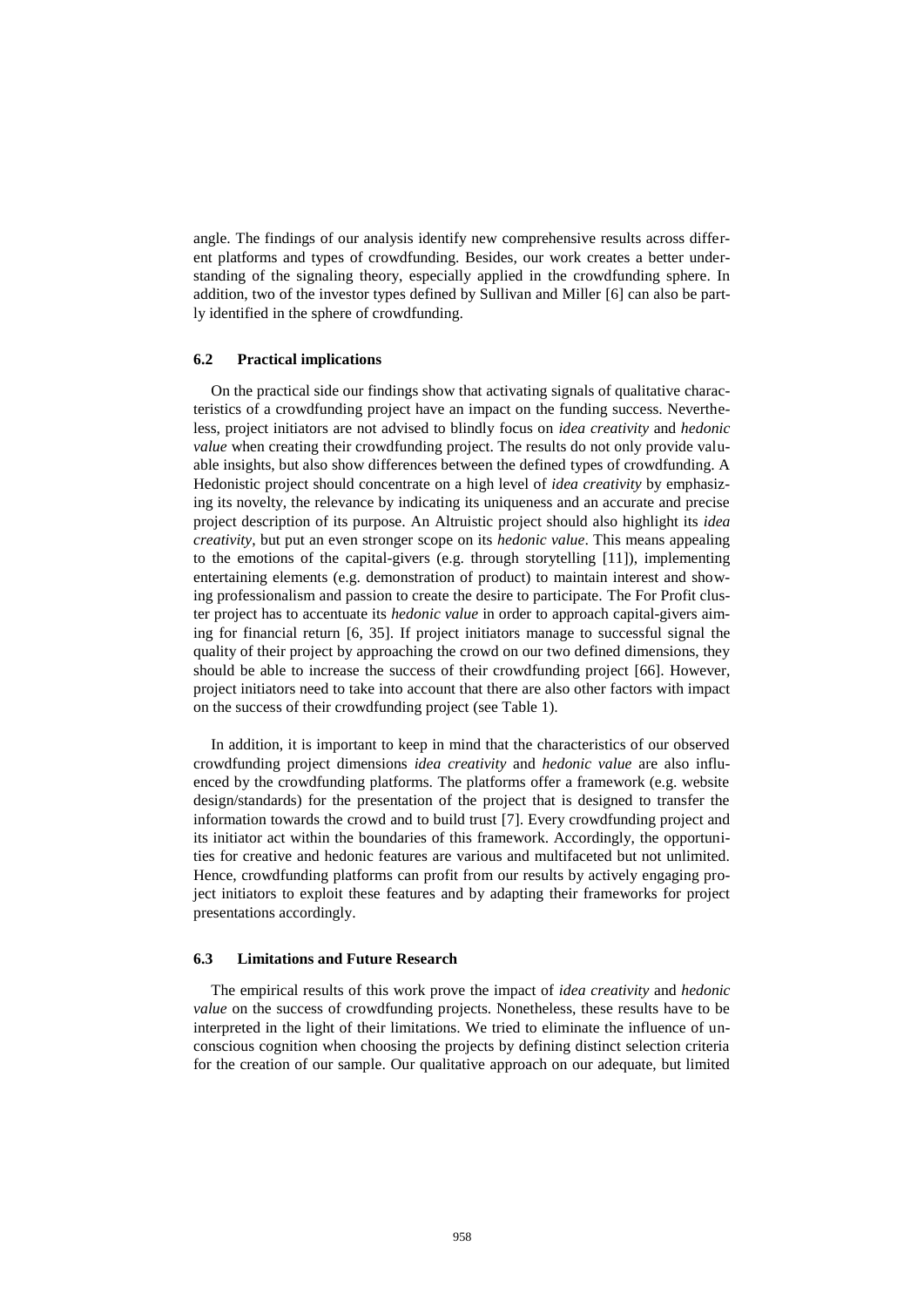sample size involves chances of subjectivity within the individual assessment of the variables. However, the reliability of our data collection effort has been verified by a second assessment iteration of 36 projects by an independent researcher. Thus, our results do not suffer from extensive subjectivity and should generalize well to the field of crowdfunding. However, future research should validate our findings including a larger set of projects and reviewers. In order to increase the rigor of our measurement, projects should be coded by several researchers. In this regard, researchers could apply the Consensual Assessment Technique [39, 41] that can be regarded as gold standard for evaluating creative products in the field of creativity research.

Our study shows that the impact of the different types of crowdfunding exhibit different success factors. Yet, more research is necessary to extend our insights. For instance, conducting a meta-study to review and synthesize our results by conducting interviews with the different stakeholder groups of the crowdfunding process. Additionally, other comparative studies to elaborate our findings can further investigate the impact of our defined dimensions, for example by conducting a rhetorical analysis of project characteristics (e.g. contributor comments) to maneuver towards opinion mining or a sentiment analysis.

# **7 Conclusion**

This research with qualitative approach towards project characteristics' impact in crowdfunding provides evidence of the impact of idea creativity and hedonic value on the success of crowdfunding projects. Our broad focus with all types of crowdfunding and the diverse choice of projects is an initial step in the analysis of qualitative variables within crowdfunding projects. Especially the exclusive approach of analyzing and assessing 108 crowdfunding projects from multiple platforms through a consistent coding scheme strengthens the validity of our findings. The analysis through MANCOVA provided an important outcome. The results of this work are not only valuable for the scientific community and to conduct further research but also for the growing amount of practitioners to increase the success of crowdfunding projects in the future.

#### **References**

- 1. Agrawal, A.K., Catalini, C., Goldfarb, A.: The geography of crowdfunding. National Bureau of Economic Research (2011)
- 2. Kleemann, F., Voß, G.G., Rieder, K.: Un(der)paid innovators: The commercial utilization of consumer work through crowdsourcing. Science, Technology & Innovation Studies 4, pp. 5-26 (2008)
- 3. Ahlers, G.K., Cumming, D., Günther, C., Schweizer, D.: Signaling in equity crowdfunding (2012)
- 4. Eisenhardt, K.M.: Agency theory: An assessment and review. Academy of management review 14, pp. 57-74 (1989)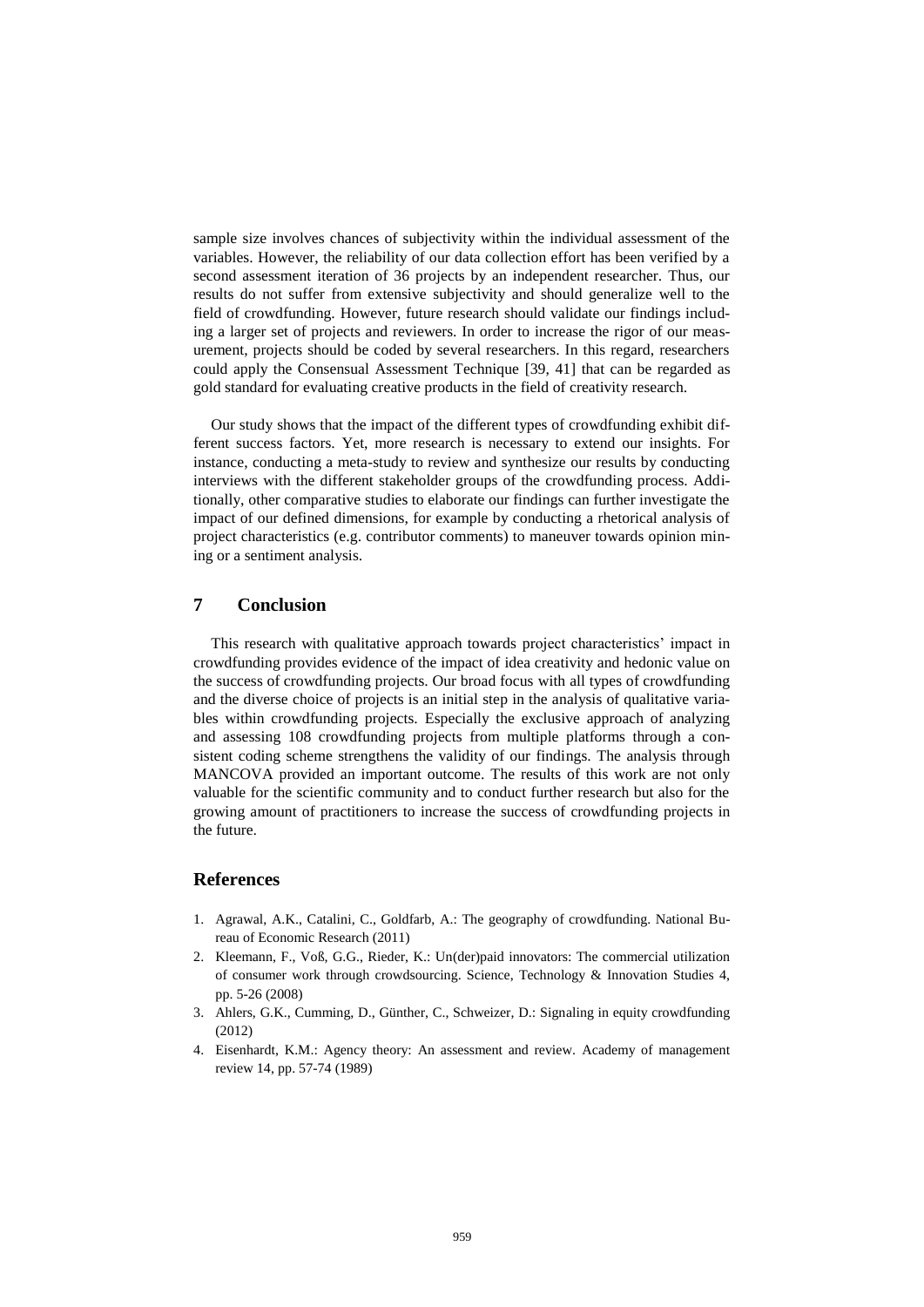- 5. Spence, M.: Signaling in retrospect and the informational structure of markets. American Economic Review, pp. 434-459 (2002)
- 6. Sullivan, M.K., Miller, A.: Segmenting the informal venture capital market: Economic, hedonistic, and altruistic investors. Journal of Business Research 36, pp. 25-35 (1996)
- 7. Greiner, M.E., Wang, H.: Building consumer-to-consumer trust in e-finance marketplaces: An empirical analysis. International Journal of Electronic Commerce 15, pp. 105-136 (2010)
- 8. Connelly, B.L., Certo, S.T., Ireland, R.D., Reutzel, C.R.: Signaling theory: A review and assessment. Journal of Management 37, pp. 39-67 (2011)
- 9. Mollick, E.: The dynamics of crowdfunding: An exploratory study. Journal of Business Venturing 29, pp. 1-16 (2014)
- 10. Giudici, G., Guerini, M., Rossi Lamastra, C.: Why Crowdfunding Projects Can Succeed: The Role of Proponents' Individual and Territorial Social Capital (2013)
- 11. Herzenstein, M., Sonenshein, S., Dholakia, U.M.: Tell me a good story and I may lend you money: the role of narratives in peer-to-peer lending decisions. Journal of Marketing Research 48, pp. 138-149 (2011)
- 12. Duarte, J., Siegel, S., Young, L.: Trust and credit: the role of appearance in peer-to-peer lending. Review of Financial Studies 25, pp. 2455-2484 (2012)
- 13. Vorderer, P.: It's all entertainment sure. But what exactly is entertainment? Communication research, media psychology, and the explanation of entertainment experiences. Poetics 29, pp. 247-261 (2001)
- 14. Belleflamme, P., Lambert, T., Schwienbacher, A.: Crowdfunding: Tapping the right crowd. Journal of Business Venturing (2013)
- 15. Lin, Y., Boh, W.F., Goh, K.H.: How Different are Crowdfunders? Examining Archetypes of Crowdfunders and Their Choice of Projects (2014)
- 16. Bradford, C.S.: Crowdfunding and the Federal Securities Laws. Columbia Business Law Review Vol. 2012, No. 1 (2012)
- 17. Massolution: The Crowdfunding Industry Report (2013)
- 18. Haas, P., Blohm, I., Leimeister, J.M.: An Empirical Taxonomy of Crowdfunding Intermediaries. International Conference on Information Systems (ICIS) (2014)
- 19. Burtch, G., Ghose, A., Wattal, S.: An Empirical Examination of the Antecedents and Consequences of Contribution Patterns in Crowd-Funded Markets. Information Systems Research 24, pp. 499-519 (2013)
- 20. Tirdatov, I.: Web-Based Crowd Funding: Rhetoric of Success. Technical Communication 61, pp. 3-24 (2014)
- 21. Jian, L., Usher, N.: Crowd‐Funded Journalism. Journal of Computer‐Mediated Communication 19, pp. 155-170 (2014)
- 22. Ly, P., Mason, G.: Competition between microfinance NGOs: Evidence from Kiva. World Development 40, pp. 643-655 (2012)
- 23. Meer, J.: Effects of the price of charitable giving: Evidence from an online crowdfunding platform. Journal of Economic Behavior & Organization 103, pp. 113-124 (2014)
- 24. Burtch, G., Ghose, A., Wattal, S.: Cultural Differences and Geography as Determinants of Online Pro-Social Lending. MIS Quarterly (forthcoming) (2013)
- 25. Herzenstein, M., Dholakia, U.M., Andrews, R.L.: Strategic herding behavior in peer-topeer loan auctions. Journal of Interactive Marketing 25, pp. 27-36 (2011)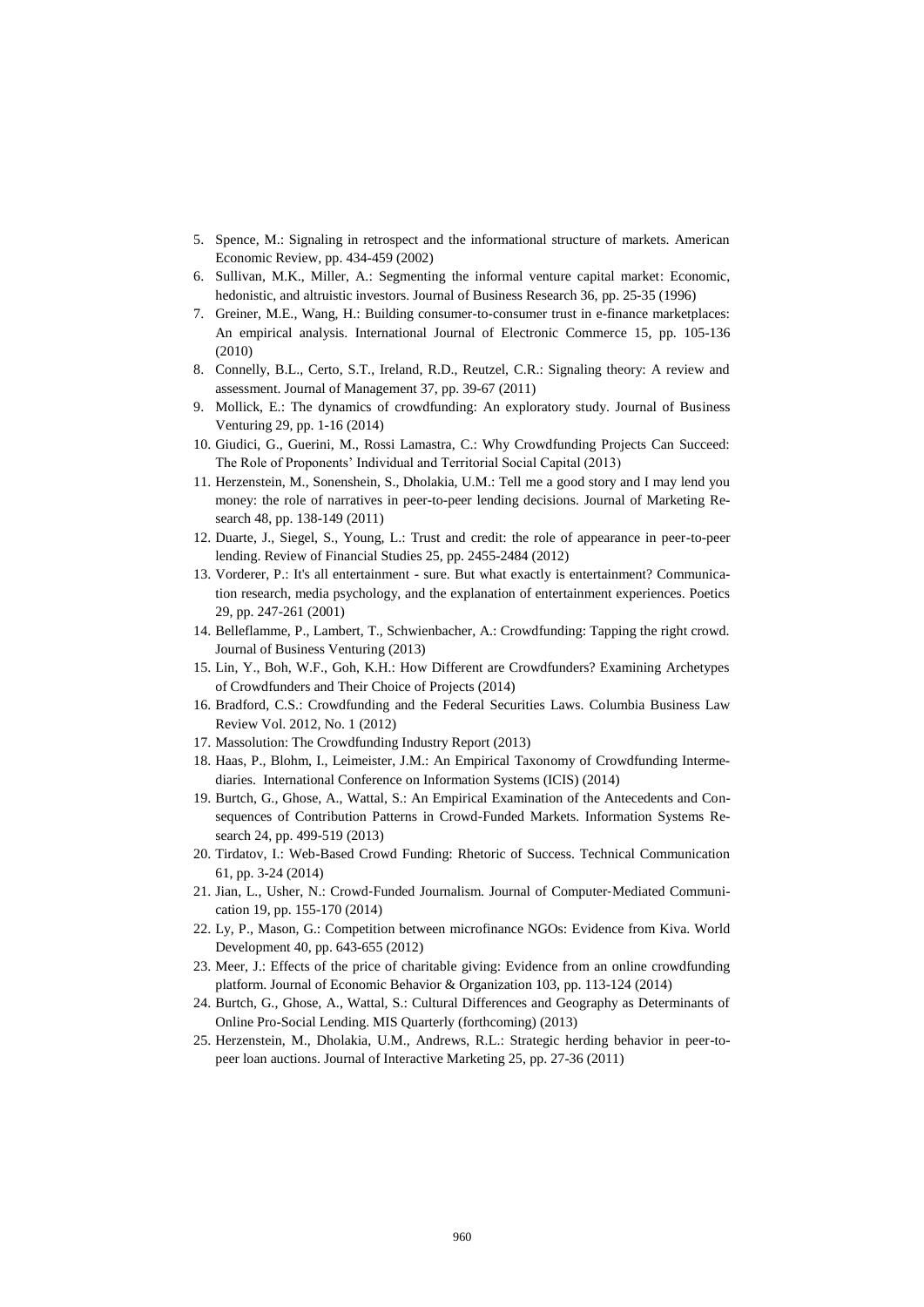- 26. Larrimore, L., Jiang, L., Larrimore, J., Markowitz, D., Gorski, S.: Peer to peer lending: the relationship between language features, trustworthiness, and persuasion success. Journal of Applied Communication Research 39, pp. 19-37 (2011)
- 27. Lin, M., Prabhala, N.R., Viswanathan, S.: Judging borrowers by the company they keep: friendship networks and information asymmetry in online peer-to-peer lending. Management Science 59, pp. 17-35 (2013)
- 28. Schwienbacher, A., Larralde, B.: Crowdfunding of small entrepreneurial ventures (2010)
- 29. Zhang, J., Liu, P.: Rational herding in microloan markets. Management science 58, pp. 892- 912 (2012)
- 30. Ordanini, A., Miceli, L., Pizzetti, M., Parasuraman, A.: Crowd-funding: transforming customers into investors through innovative service platforms. Journal of Service Management 22, pp. 443-470 (2011)
- 31. Kortleben, H., Vollmar, B.H.: Crowdinvesting: Eine Alternative in der Gründungsfinanzierung?. PFH Research Papers, PFH Private Hochschule Göttingen (2012)
- 32. Stiglitz, J.E.: The contributions of the economics of information to twentieth century economics. Quarterly Journal of Economics, pp. 1441-1478 (2000)
- 33. Ross, S.A.: The economic theory of agency: The principal's problem. The American Economic Review, pp. 134-139 (1973)
- 34. Malmendier, U., Shanthikumar, D.: Are small investors naive about incentives?. Journal of Financial Economics 85, pp. 457-489 (2007)
- 35. Freear, J., Sohl, J.E., Wetzel Jr, W.E.: Angels and non-angels: Are there differences?. Journal of Business Venturing 9, pp. 109-123 (1994)
- 36. White, A., Smith, B.L.: Assessing advertising creativity using the creative product semantic scale. Journal of Advertising Research, 41, pp. 27-34 (2001)
- 37. Plucker , J.A., Beghetto, R.A., Dow, G.T.: Why isn't creativity more important to educational psychologists? Potentials, pitfalls, and future directions in creativity research. Educational Psych. 39, pp. 83-96 (2004)
- 38. MacCrimmon, K.R., Wagner, C.: Stimulating ideas through creative software. Management Science 40, pp. 1514-1532 (1994)
- 39. Dean, D.L., Hender, J.M., Rodgers, T.L., Santanen, E.L.: Identifying quality, novel, and creative ideas: Constructs and scales for idea evaluation. J. AIS 7, pp. 646-698 (2006)
- 40. Besemer, S.P., O'Quin, K.: Confirming the three-factor creative product analysis matrix model in an american sample. Creativity Research Journal, 12, pp. 287-296 (1999)
- 41. Amabile, T.M.: Creativity in context. Update to social psychology of creativity. Westview Press, Oxford (1996)
- 42. Kristensson, P., Gustafsson, A., Archer, T.: Harnessing the creative potential among users. J. Product Innovation Management 21, pp. 4-14 (2004)
- 43. Franke, N., Hienerth, C.: Prädikatoren der Qualität von Geschäftsideen: Eine empirische Analyse eines Online-Ideen-Forums. Zeitschrift für Betriebswirtschaft Special Issue 6, pp. 47-68 (2006)
- 44. Wappler, M.: Soft-Facts. Risikomanagement und Rating, pp. 197-214. Springer (2003)
- 45. To, P.-L., Liao, C., Lin, T.-H.: Shopping motivations on Internet: A study based on utilitarian and hedonic value. Technovation 27, pp. 774-787 (2007)
- 46. Dahan, E., Hauser, J.R.: The virtual customer. J. Product Innovation Management 19, pp. 332-353 (2002)